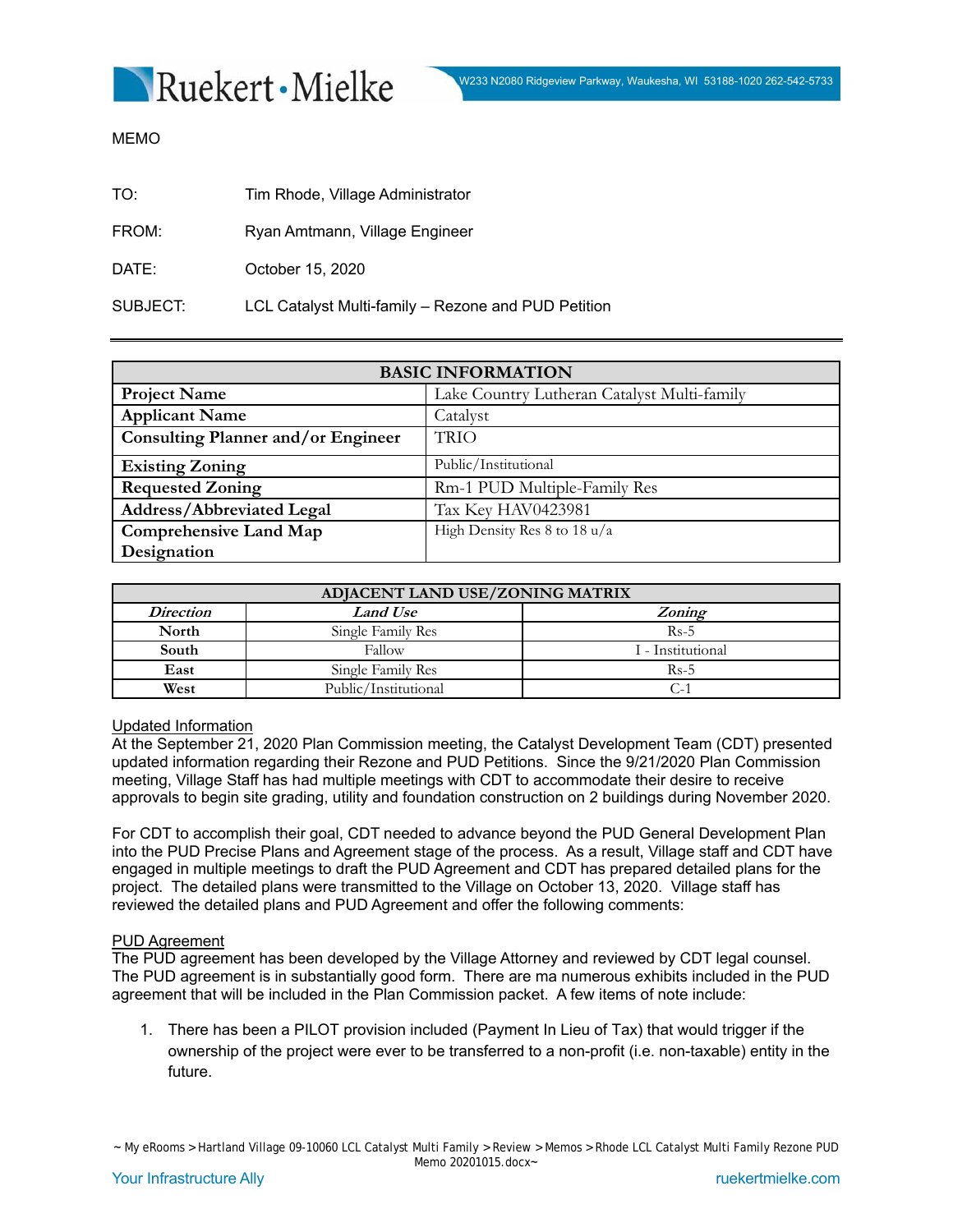

Memo re LCL Catalyst Multi Family – Petition for Rezone and PUD Page 2

- 2. Letter of Credit (LOC) there will be a LOC posted to account for work associated with the onsite private utilities and the roadway connection work within the Village right-of-way.
- 3. Phasing Plan See "Exhibit K Construction Sequence and Completion Timeline" of the PUD Agreement for CDT's planned construction schedule. It is the intent of CDT to build all six buildings in a sequential format focusing on Buildings 1 and 2 initially and bringing each building to completion in approximately 1 month increments between July 2021 and January 2022.

# Parking

The September 4, 2020 plans that were discussed at the September PC meeting were deficient in parking by 18 stalls. CDT has amended their plans to include 18 additional parking stalls. Please see Exhibit E for the parking plan.

The parking plan needs to be updated to identify the length and widths of the parking stalls. The plans should identify pavement markings in areas of parallel parking areas to delineate the parking stalls. The surface level parking spaces are currently noted as 9' x 18' or 162 square feet which is substandard to the 180 square feet Village standard for private parking stalls. The surface areas parking stalls near garages could be lengthened by 2 feet to meet the standard. It is unclear as to what the length is for the driveway parking stalls in front of the garages. This should be labeled on the plans and should be 18-feet + a 2 foot buffer from the front of the vehicle to the garage door. Is there 20-feet of space between the face of the garage doors and the back of curb, so that vehicles don't hang into the drive lanes?

# CSM

The current version of the CSM is dated October 15, 2020. The following are comment requiring updates to the CSM:

1. During discussions at a previous Plan Commission meeting discussion occurred regarding restricting the zoning on Lot 2 of the CSM to restrict high traffic type uses from being located on this parcel. CDT shall propose restrict language on the CSM for Lot 2 regarding this.

## Exhibit E – Plans and Specifications

CDT submitted detailed civil/site plans that are include in Exhibit E – Plans and Specifications. The detailed civil/site plan were reviewed by Village staff. Our primary comments are summarized as follows:

- 1. Cover Sheet T1
	- a. Identify the Developer (Lighting Development, LLC) with associated key contact information.
	- b. Show Contractor (Catalyst Construction) with associated key contact information.
- 2. Proposed Site Plan C0.20
	- a. Identify on this sheet or a dedicated sheet pavement markings and signage (Campus Drive, parallel parking areas, stop bars, cross walks, signage).
	- b. Call out heavy duty concrete in area for emergency vehicles point to a detail.
	- c. Show proposed public path on this sheet south of garage near building 5 and 6.
	- d. Include a separate sheet for Parking Plan C0.21. Include a detailed table that shows where/how many parking spots are being provide and what type – garage, under unit, surface. Include length and widths for different parking stall types.
	- e. Call out material types for paths.
	- f. Campus Drive crosswalk needs to be designed and installed as a part of Phase 1. There should be an ADA curb ramp and paved landing onto LCL property. This may require modifications to street lighting, electrical, storm sewer and grading.

~ My eRooms > Hartland Village 09-10060 LCL Catalyst Multi Family > Review > Memos > Rhode LCL Catalyst Multi Family Rezone PUD Memo 20201015.docx ~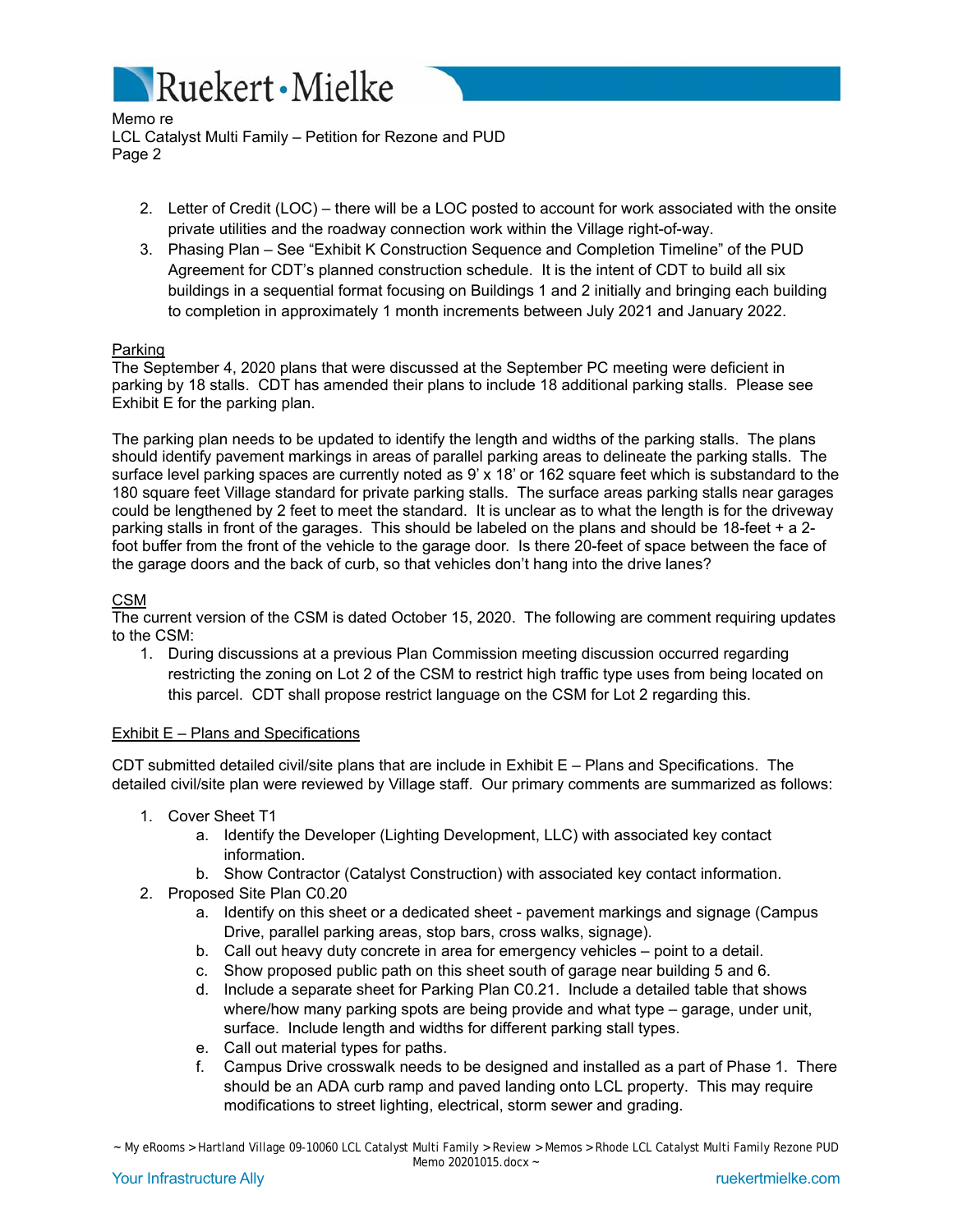

Memo re LCL Catalyst Multi Family – Petition for Rezone and PUD Page 3

- g. Show locations of curb ramps/truncated dome panels for ADA accessibility at Campus Drive, Scenic Road and throughout the site.
- h. Utilize 30-inch curb/gutter in Campus Drive to radii.
- 3. Proposed Phasing Plan C0.30
	- a. Incorporate/coordinate the more detailed information for building by building phasing that was provided by Ryan Raskin on A1-00.
	- b. Public path to be complete during Phase 1.
	- c. Campus Drive cross walk to be completed in Phase 1.
- 4. Overall Grading Plan C1.00
	- a. Depressed area in green space between building 2 and 3 should be flattened and a storm inlet used. Raised area in green space between building 4 and 5 should be flattened. These are intended to be usable green space for tenants.
	- b. Water meter pit location is not accessible via Village truck. Locate meter closer/adjacent to multi-use path and provide a paved driveway perpendicular and adjacent to the multiuse path. Driveway shall be adjacent to meter pit. Utilize retaining wall if necessary, to break grade on south side of driveway and meter pit. Driveway shall be 10-feet wide and the length of the pit.
	- c. The public path will be located south of the garage near the existing kettle. Verify that there is not a conflict between storm water in the kettle and the public path. Is there any grading that needs to occur in the area of this public path?
- 5. Erosion Control Plan C2.00
	- a. Show silt fence extending around the south and east parts of the existing basin.
	- b. Sequence Plan 2. are there any existing trees within the development that are being protected? If so, identify where and how they will be protected.
	- c. Need additional "interim protection" between areas of mass grading and slope to existing basin. Consider locating a temporary earthen berm with stone weirs along the north side of the private drive, or near the north sides of the 3 sets of buildings.
- 6. Ph. 1 Grading & Erosion Control Plan C2.01
	- a. Show a diversion swale to route runoff from the north sides of buildings 1 and 2 to the sediment trap.
	- b. Restoration type, matting, etc. should be delineated on the erosion control plan. These primary erosion control elements should be protected during construction and relocated as construction progresses.
	- c. Identify the Ph. 2 Grading & Erosion Control Plan now so that the grading and utility contractors have direction on how/where to progress their work should work in the Ph. 2 area comments this fall.
	- d. There should be diversion swales and sediment traps for Ph. 2, rather than allowing runoff directly into the existing basin without treatment.
	- e. The silt fence on the steep slope from the amenity building to Scenic Road cul-de-sac may not be effective. Consider utilizing an earthen berm with several rock weirs downs stream of sediment traps.
- 7. Roadway & Sanitary Sewer Plan & Profile C3.01
	- a. For MH#1 and MH#21 either match inverts or utilize outside drop manholes.
- 8. Water Main Plan & Profile C3.02
	- a. Meter pit needs to be moved, see above note.
	- b. Call out the bury depths of the fire hydrants. Village will have a fire hydrant maintenance agreement with Developer. Maximum bury depth is 8.5 feet.

<sup>~</sup> My eRooms > Hartland Village 09-10060 LCL Catalyst Multi Family > Review > Memos > Rhode LCL Catalyst Multi Family Rezone PUD Memo 20201015.docx ~